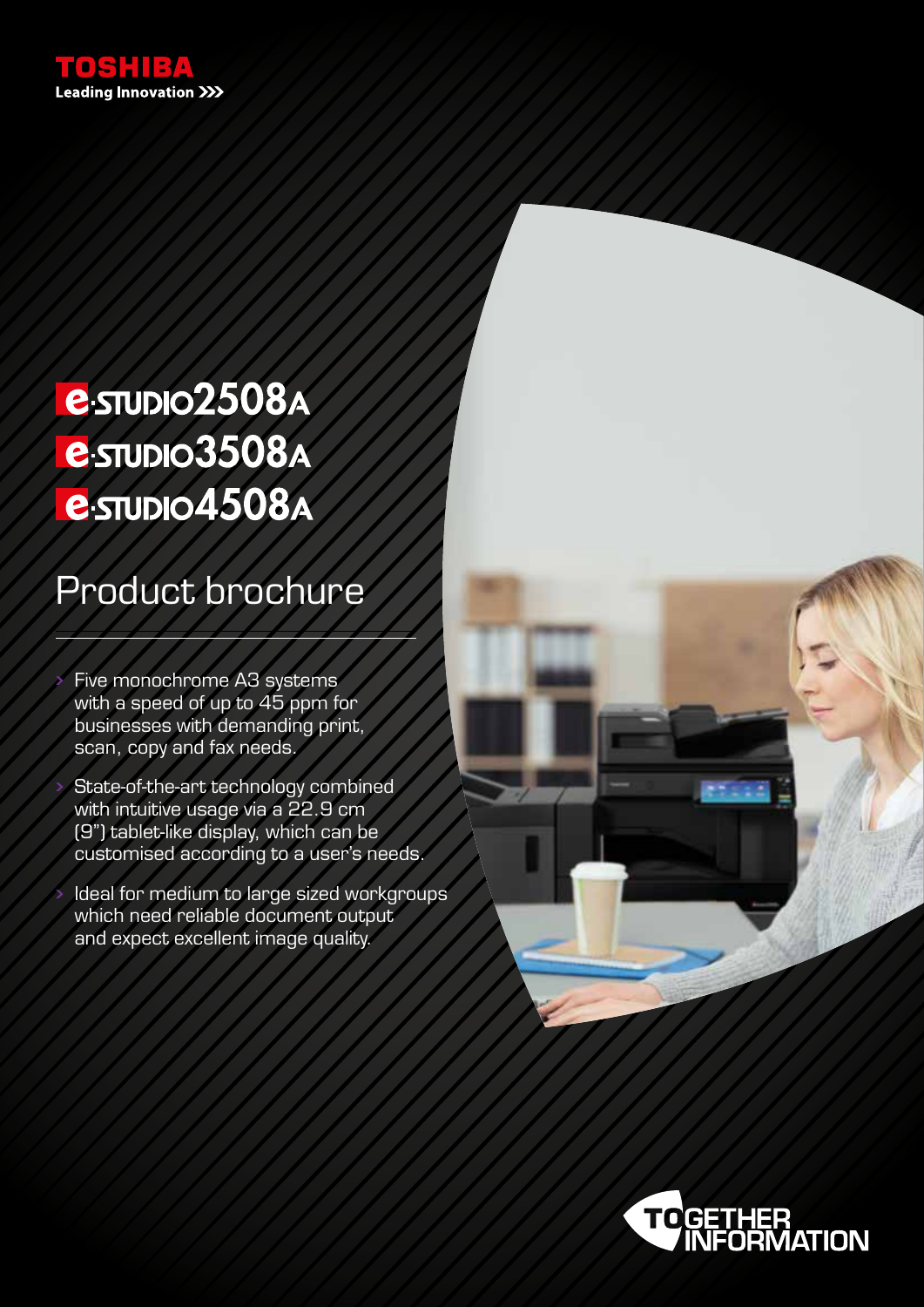### CONNECT. INTEGRATE. SIMPLIFY.

#### Technology for every office, delivering advanced functionality, ease of use and peace of mind.

Every industry has unique workflow needs. Toshiba has developed customisable MFPs to make your job easier. Intuitive and smartly integrated, our products simplify complex tasks and give you control while providing the reliability Toshiba is known for.

Toshiba's latest series delivers on our promise of Together Information – our commitment to collaborate with clients in order to provide tailored, cost-effective solutions to meet specific print, document management and content needs while helping you to meet your green objectives.

#### Produce more with less effort.

The Toshiba e-STUDIO4508a series is designed to put a fast, efficient, secure MFP in the hands of small and medium workgroups. Not only is it reliable, it also produces high-quality type and images.

- Advanced Toshiba e-BRIDGE Next controller technology combined with an impressive resolution of up to 1,200 x 1,200 dpi
- A time-saving, high-speed, large-capacity 300-sheet optional Dual Scan Document Feeder
- The same power and performance typically enjoyed only by larger businesses is now available for smaller groups and companies. After all, size does not have to limit capability, nor production, especially thanks to Toshiba's e-STUDIO4508a series.

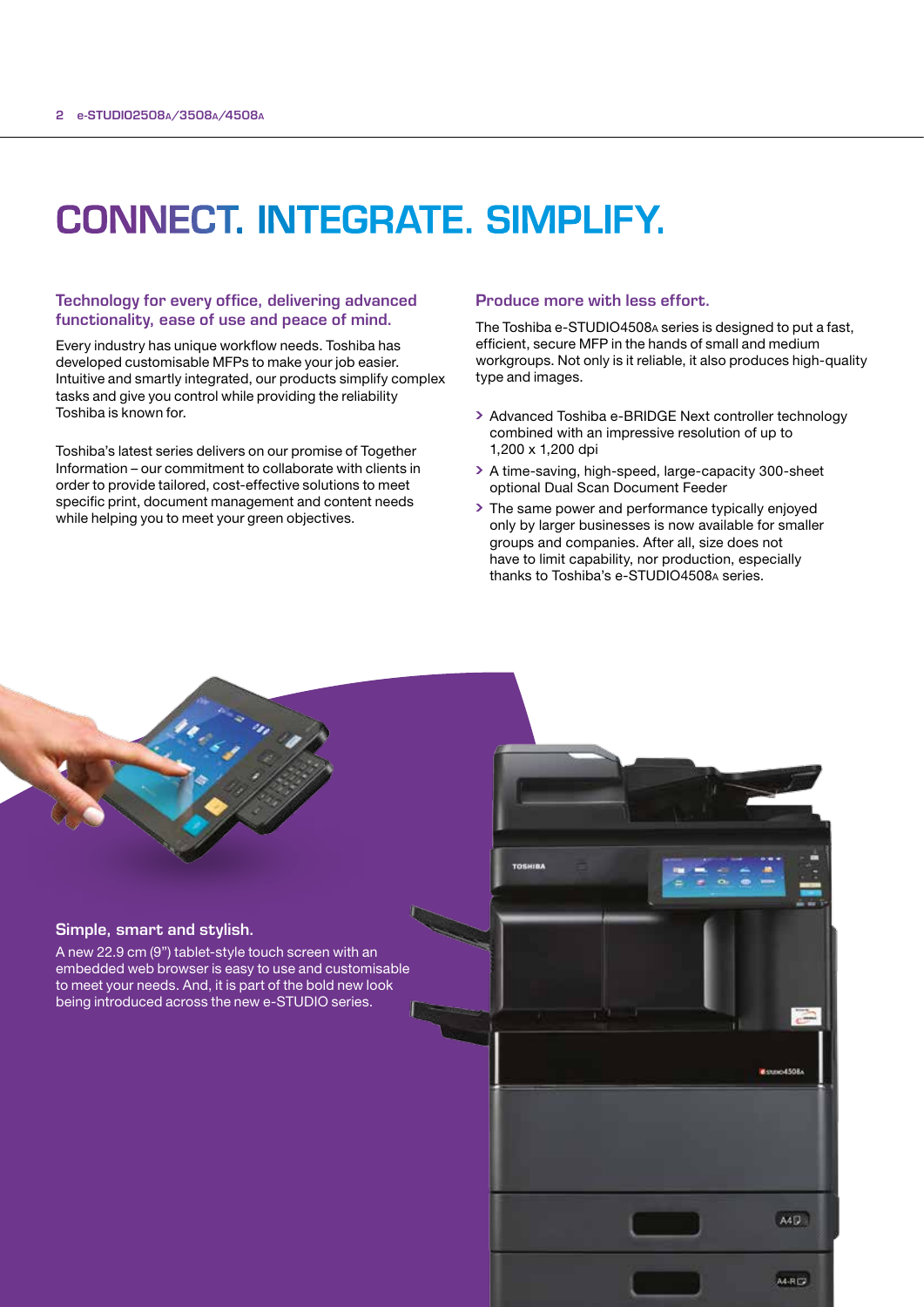## TOSHIBA TECHNOLOGY AT WORK FOR YOU.

At Toshiba, we work hard to make your work easier, and more productive. In fact, we haven't even mentioned all of our impressive features, like PCL 6, PS3, XPS support and universal drivers that offer connectivity to Windows, Mac and more. Then there are driver plug-ins such as Job Point that splits large jobs over multiple machines, Job Replicator for multi-part form replacement, Job Separator for batch printing with any Windows app, and Job Build to print different documents together as a single job.

#### Security for Your Business

We're constantly looking for new ways to make your work, and ours, safer, and more secure.

- The self-encrypting Toshiba Secure HDD provides top level security
- become compliant with IEEE2600.1 and meet the EAL3 Common Criteria requirements.
- IPsec is available to securely encrypt data sent to and from the MFP

#### Responsibility for the Planet

Innovation that is truly innovative makes certain that our environment is part of the equation, which is precisely why we're always looking for ways to be even more environmentally responsible.

- RoHS compliant; use of recycled plastics and a low-power Super Sleep Mode to save resources
- Being ENERGY STAR Tier 2 compliant means the systems meet the latest, most stringent environmental requirements

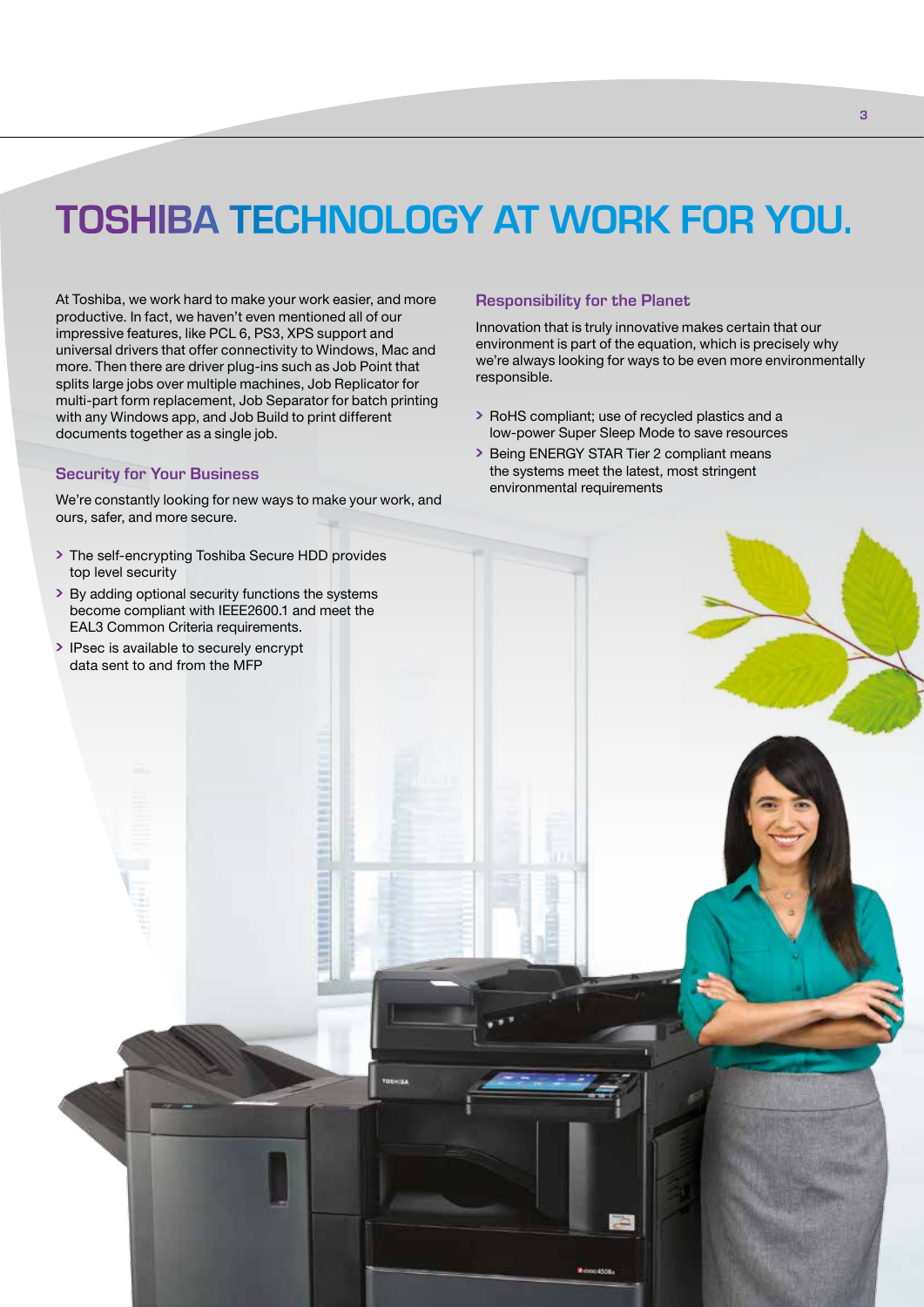### A COMPACT DESIGN WITH EVERYTHING INSIDE

Teams and divisions in any business need to get a lot more done often using fewer resources and minimal space. That's the thinking behind the e-STUDIO4508a series, too. Plenty of functions, lots of capacity, and a small footprint with a fresh, new look.

First Copy Output Time clocks in at amazing 3.6 seconds for 35-45 pages per minute (ppm) models and 4.3 seconds for 20-30 ppm models.

Multi Station Print Solution (optional) allows you to to send print jobs from your desktop and retrieve them at any convenient MFP by authenticating at that device, e.g. by simply swiping your badge.

Print Around eliminates printing bottlenecks by allowing other print jobs to go around one job that's held-up due to requiring a specific paper size or type.

Job Reservation will queue up multiple copy or print jobs so users can send jobs whenever.

Saddle/Fold Capabilities (optional) offer saddle-stitch finishing and the ability to fold without stapling.

Scan-to and Print-from USB lets you print straight from your USB drive or scan documents to it.

Embedded Apps (optional) let you send your documents directly to or print from Microsoft OneDrive, Google Drive and Dropbox via optional e-BRIDGE Plus connectors.



A large touch screen is your gate to document handling which has never been easier. Size and order of icons as well as the background image can be customised. Enjoy the unique experience of working with a system that understands what you want.



Customised to display up to 18 icons per page and with a different background

 $\mathbf{A}$  m

Display icons as buttons to easily access functions or start workflows.

Customisable User Interface for an all new user experience. You decide what's best for you. A new tiltable, touch swipe 22.9 cm (9") colour panel works like a tablet or smartphone interface so you can find whatever you need by just swiping your finger. Plus, you can customise it to suit your individual needs.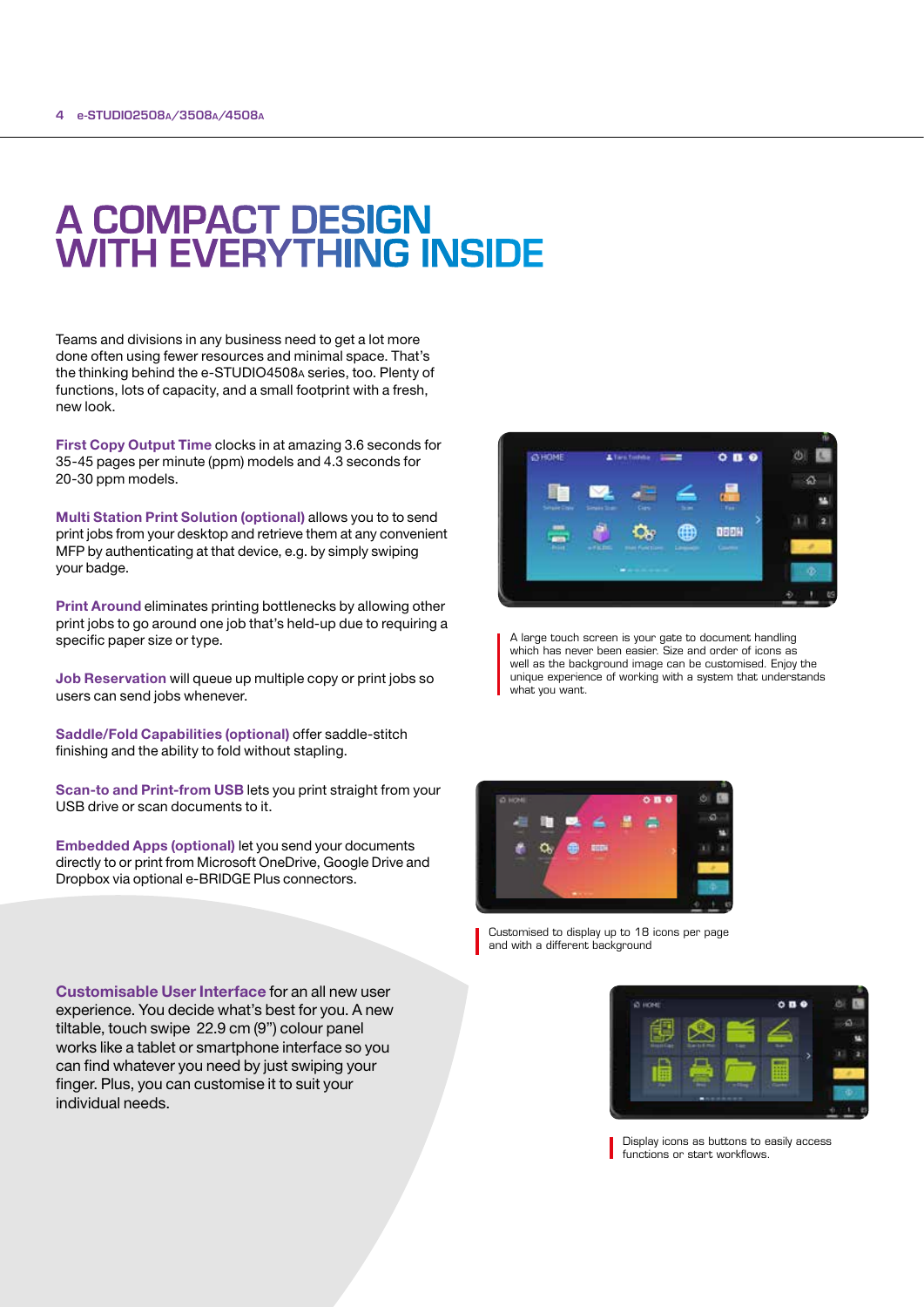### **CONFIGURATION**



### **HIGHLIGHTS**

#### Advanced e-BRIDGE Next **Technology**

The next-generation e-BRIDGE architecture features an embedded web browser, enabling the MFP to easily drive Toshiba's internally developed solutions or even third-party applications.

#### Double the Scan Speed

Choose between a 300-sheet highspeed Dual Scan Document Feeder, which produces up to 120 ipm simplex and 240 ipm duplex, and a conventional Reversing Automatic Document Feeder for less scan-intensive businesses.

#### Card Readers

A choice of optional card readers not only gives you fast and convenient access to your print jobs but also increases data security.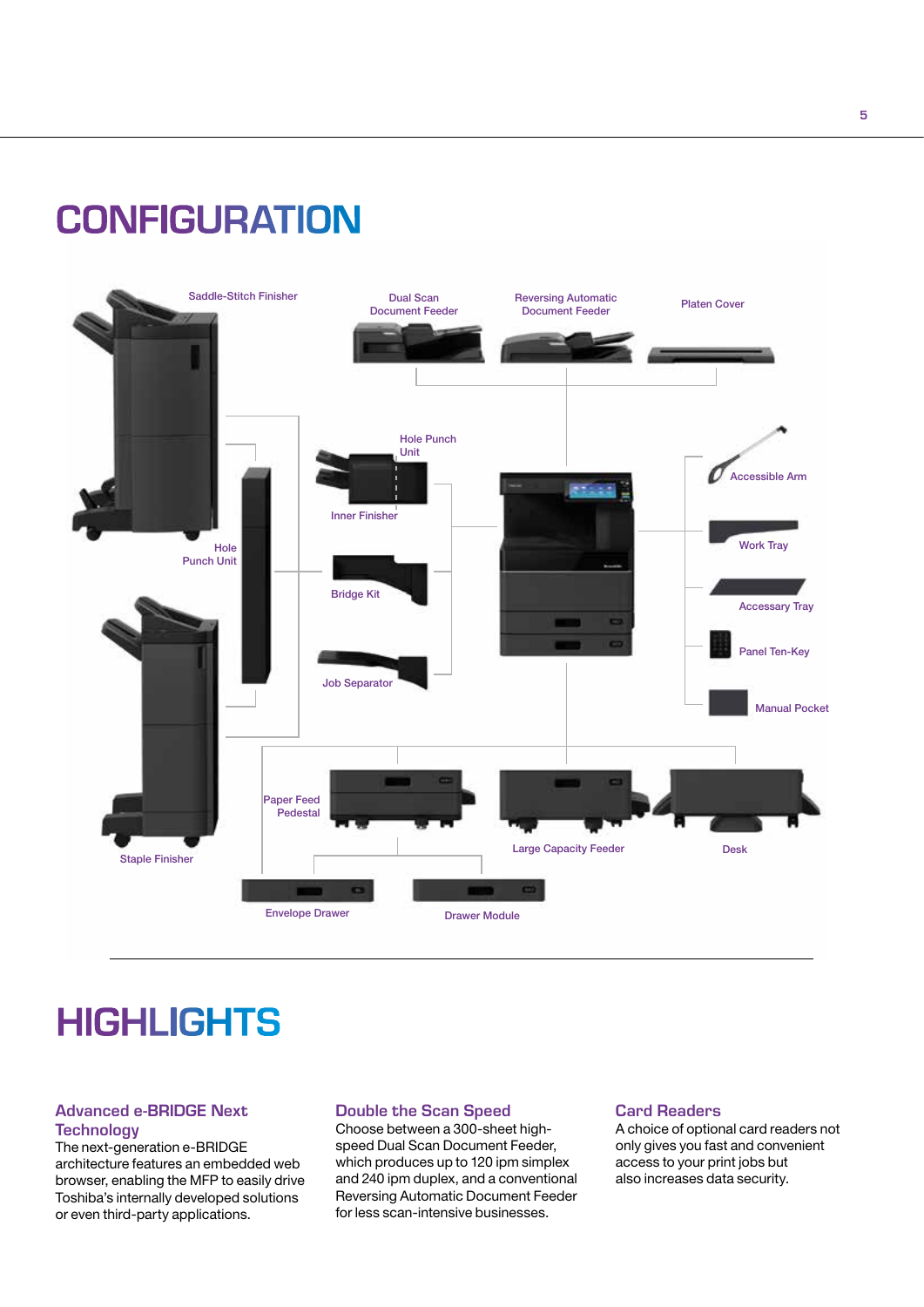### **SPECIFICATIONS**

#### **General**

| <b>Print &amp; Copy Speed</b> | 25/35/45 ppm (A4)<br>16/25/25 ppm (A3)                                                                                                              |
|-------------------------------|-----------------------------------------------------------------------------------------------------------------------------------------------------|
| Warm-up Time                  | Approx. 14/16/16 seconds from low power mode                                                                                                        |
| Paper Size & Weight           | Cassettes: A5R-A3, 60-256 $q/m^2$<br>Bypass: A5R-A3, 52-256 g/m <sup>2</sup>                                                                        |
| <b>Paper Capacity</b>         | 2x 550 sheets (Cassettes), 1x 100 sheets (Bypass)<br>Maximum 3,200 sheets                                                                           |
| <b>Inner Output Tray</b>      | 550-sheet capacity                                                                                                                                  |
| <b>Automatic Duplex</b>       | A5R-A3, 60-256 g/m <sup>2</sup>                                                                                                                     |
| <b>Controller Type</b>        | Toshiba e-BRIDGE                                                                                                                                    |
| <b>Control Panel</b>          | 22.8 cm (9") Multi-Touch Colour Panel                                                                                                               |
| Memory                        | Toshiba Secure HDD 320 GB <sup>1)</sup> , 4 GB RAM                                                                                                  |
| Interface                     | 10Base-T/100Base-TX/1000Base-T,<br>High Speed USB 2.0, WLAN <sup>2)</sup> (IEEE802.11b/g/n),<br>Bluetooth <sup>2</sup> , Wi-Fi Direct <sup>2)</sup> |
| Dimensions & Weight           | 575 x 597 x 756 mm (W x D x H), $\sim$ 58 kg                                                                                                        |

#### **Copy**

| Resolution                    | Scan: 600 x 600 dpi<br>Print: 2,400 x 600 dpi with smoothing      |
|-------------------------------|-------------------------------------------------------------------|
| <b>First Copy Output Time</b> | Approx. 4.3/3.6/3.6 seconds                                       |
| Zoom                          | 25-400% (Platen), 25-200% (RADF/DSDF) <sup>2)</sup>               |
| <b>Copy Modes</b>             | Text, Text/Photo, Photo, Colour Document, Custom                  |
| <b>Copy Functions</b>         | Electronic Sort, Rotate Sort, Edge Erase,<br>2-in-1 / 4-in-1 mode |

#### $Fax<sup>1</sup>$

| Communication               | Super G3, G3 - (opt. 2 <sup>nd</sup> line), Internet Fax T.37                                            |
|-----------------------------|----------------------------------------------------------------------------------------------------------|
| <b>Transmission Speed</b>   | Approx. 3 seconds per page                                                                               |
| Compression                 | JBIG, MMR, MR, MH                                                                                        |
| <b>Fax Memory</b>           | 1 GB (HDD) Transmission/Reception                                                                        |
| Network-Fax                 | Driver for Windows 10/8/7/Vista/Server 2008/Server<br>2003 (32/64 bit), Server 2012/Server 2008 (64 bit) |
| <b>Incoming Fax Routing</b> | To shared folders (SMB, FTP, IPX/SPX), E-Mail,<br>e-Filing                                               |

#### Print

| Resolution                          | 600 x 600 dpi, 2,400 x 600 dpi (with smoothing),<br>1,200 x 1,200 dpi (2 bit, PostScript driver only),<br>3,600 x 1,200 dpi (PostScript driver with smoothing only)                |
|-------------------------------------|------------------------------------------------------------------------------------------------------------------------------------------------------------------------------------|
| <b>Page Description</b><br>Language | PCL5e, PCL5c, PCL6 (PCL XL), XPS and<br>PostScript 3 compatible                                                                                                                    |
| <b>Supported Systems</b>            | Windows 10/8/7/Vista/Server 2008 (32/64 bit), Windows<br>Server 2012/Server 2008 R2 (64 bit), Mac OS X 10.6.8-<br>10.11, Linux/Unix, Citrix, Novell NetWare (NDPS), SAP,<br>AS/400 |
| <b>Network Protocols</b>            | TCP/IP (IPv4/IPv6), IPX/SPX, EtherTalk, NetBios over<br>TCP/IP                                                                                                                     |
| <b>Colour Modes</b>                 | Auto-Colour (ACS), Colour, Twin Colour, Monochrome                                                                                                                                 |
| <b>Colour Settings</b>              | ICC profile colour management, RGB substitution,<br>Brightness, Saturation, Contrast, Colour Balance                                                                               |
| <b>Mobile Printing</b>              | e-BRIDGE Print & Capture, AirPrint,<br>Mopria Print Service, Google Cloud Print                                                                                                    |
| <b>Print Functions</b>              | Universal Printer Driver, Driver Templates, Driver<br>plug-ins <sup>2</sup> , Print from USB, Hold print, Tandem printing                                                          |
|                                     |                                                                                                                                                                                    |

### System & Security

| <b>Device Management</b>         | e-BRIDGE Fleet Management System <sup>2</sup> , Top Access<br>for remote administration and configuration                                                                                                                                                                                                                                                                                          |
|----------------------------------|----------------------------------------------------------------------------------------------------------------------------------------------------------------------------------------------------------------------------------------------------------------------------------------------------------------------------------------------------------------------------------------------------|
| <b>System Features</b>           | e-Filing document server for secure storage,<br>Document distribution and Print-on-Demand<br>(1 public box, 200 user boxes), 12,060 one-touch<br>templates for storage of personalised settings or<br>workflows, Scan/Fax Preview, e-BRIDGE Open<br>Platform <sup>2</sup> , Embedded Web Browser, Job Skip                                                                                         |
| <b>Accounting &amp; Security</b> | Role Based Access, LDAP support,<br>1,000 department & 10,000 user codes,<br>Card Reader <sup>2</sup> , Private print, Standard data<br>encryption with Toshiba Secure HDD, Data<br>Overwrite Enabler <sup>2</sup> , IP and MAC address filter,<br>Port filter, Support of SSL and IPsec <sup>2</sup> protocols,<br>IEEE802.1x support, IEEE2600.1 compliant <sup>2)</sup> ,<br>Scan to Secure PDF |

#### **Scan**

| Resolution            | Maximum 600 x 600 dpi                                                                                                                                                            |
|-----------------------|----------------------------------------------------------------------------------------------------------------------------------------------------------------------------------|
| <b>Scan Speed</b>     | Reversing Automatic Document Feeder <sup>2)</sup> :<br>up to 73 ipm (300 dpi) in colour and monochrome                                                                           |
|                       | Dual Scan Document Feeder <sup>2)</sup> :<br>up to 240 ipm (300 dpi) in colour and monochrome                                                                                    |
| <b>Scan Modes</b>     | Auto-Colour (ACS), Colour, Greyscale, Monochrome                                                                                                                                 |
| <b>File Formats</b>   | JPEG, Multi/Single Page TIFF/XPS/PDF, SecurePDF,<br>Slim PDF, Searchable PDF <sup>2)</sup> (and other formats like<br>DOCX, XLSX, RTF, TXT, PDF/A) <sup>2)</sup>                 |
| <b>Scan Functions</b> | WS Scan, Scan to USB, Scan to E-Mail, Scan to<br>File (SMB, FTP, FTPS, IPX/SPX, Local), Meta Scan <sup>2)</sup> ,<br>OCR Scan <sup>2)</sup> , Scan to Box (e-Filing), WIA, TWAIN |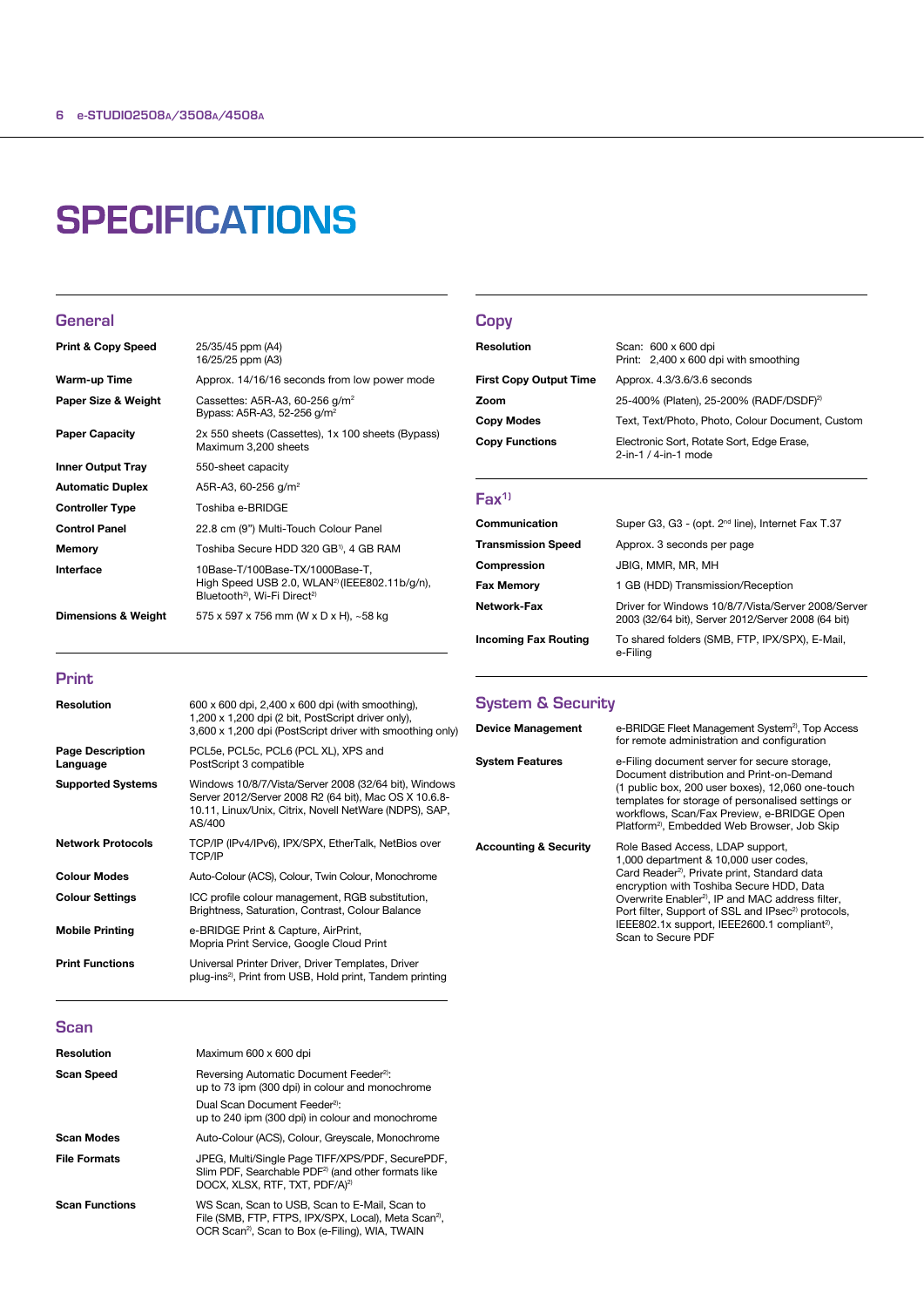### **OPTIONS**

| <b>REVERSING AUTOMATIC</b><br><b>DOCUMENT FEEDER</b> | 100-sheet capacity, A5R-A3, 35-157 $q/m^2$                                                                                                                                                                                  |
|------------------------------------------------------|-----------------------------------------------------------------------------------------------------------------------------------------------------------------------------------------------------------------------------|
| <b>DUAL SCAN</b><br><b>DOCUMENT FEEDER</b>           | 300-sheet capacity, A5R-A3, 35-209 g/m <sup>2</sup>                                                                                                                                                                         |
| <b>PAPER FEED PEDESTAL</b>                           | 550-sheet capacity (1 Cassette),<br>A5R-320 x 460 mm, 60-256 g/m <sup>2</sup>                                                                                                                                               |
| <b>DRAWER MODULE</b>                                 | For Paper Feed Pedestal<br>550-sheet capacity (1 Cassette)<br>A5R-A3, 60-256 g/m <sup>2</sup>                                                                                                                               |
| <b>ENVELOPE DRAWER</b>                               | For Paper Feed Pedestal or 2 <sup>nd</sup> cassette<br>Envelopes: 50-envelope capacity,<br>100 x 162 mm-240 x 380 mm, 60-85 g/m <sup>2</sup><br>Paper: 550-sheet capacity (1 Cassette),<br>A5R-A4R, 60-256 g/m <sup>2</sup> |
| <b>LARGE CAPACITY FEEDER</b>                         | 2,000-sheets capacity, A4, 64-105 $q/m^2$                                                                                                                                                                                   |
| <b>INNER FINISHER</b>                                | 2 trays, 600-sheet capacity<br>50-sheet multi-position stapling<br>A5R-A3, 64-105 g/m <sup>2</sup> (stapling mode)                                                                                                          |
| <b>MULTI-STAPLE FINISHER</b>                         | 2 trays, 2,250-sheet capacity<br>50-sheet multi-position stapling<br>A5R-A3, 60-105 $q/m^2$ (stapling mode)                                                                                                                 |
| <b>SADDLE-STITCH FINISHER</b>                        | 2 trays, 3,250-sheet capacity<br>50-sheet multi-position stapling<br>5-sheet center folding<br>Saddle-stitched booklets of up to 60 pages<br>A5R-A3, 60-105 $q/m^2$ (stapling mode)                                         |
| <b>HOLE PUNCH UNIT</b>                               | Available in 2 holes (E), 3 holes (N), 4 holes (F)                                                                                                                                                                          |

PLATEN COVER DESK HARD DISK DRIVE 320 GB1) JOB SEPARATOR WORK TRAY ACCESSORY TRAY PANEL TEN-KEY OPTION USB HUB3) FAX BOARD WIRELESS LAN / BLUETOOTH MODULE (incl. Wi-Fi Direct) e-BRIDGE ID-GATE DATA OVERWRITE ENABLER IPsec ENABLER EMBEDDED OCR ENABLER MULTI-STATION PRINT ENABLER META SCAN ENABLER UNICODE FONT ENABLER e-BRIDGE RE-RITE ACCESSIBLE ARM



7

| $\frac{10}{1}$ 1 GB = 1 billion bytes; the actual formatted capacity is less. Available |
|-----------------------------------------------------------------------------------------|
| capacity will also be less if software applications are pre-installed.                  |
| <sup>2</sup> Optional                                                                   |

<sup>2)</sup> Optional<br>3) For e-STUDIO2508a and e-STUDIO3008a only